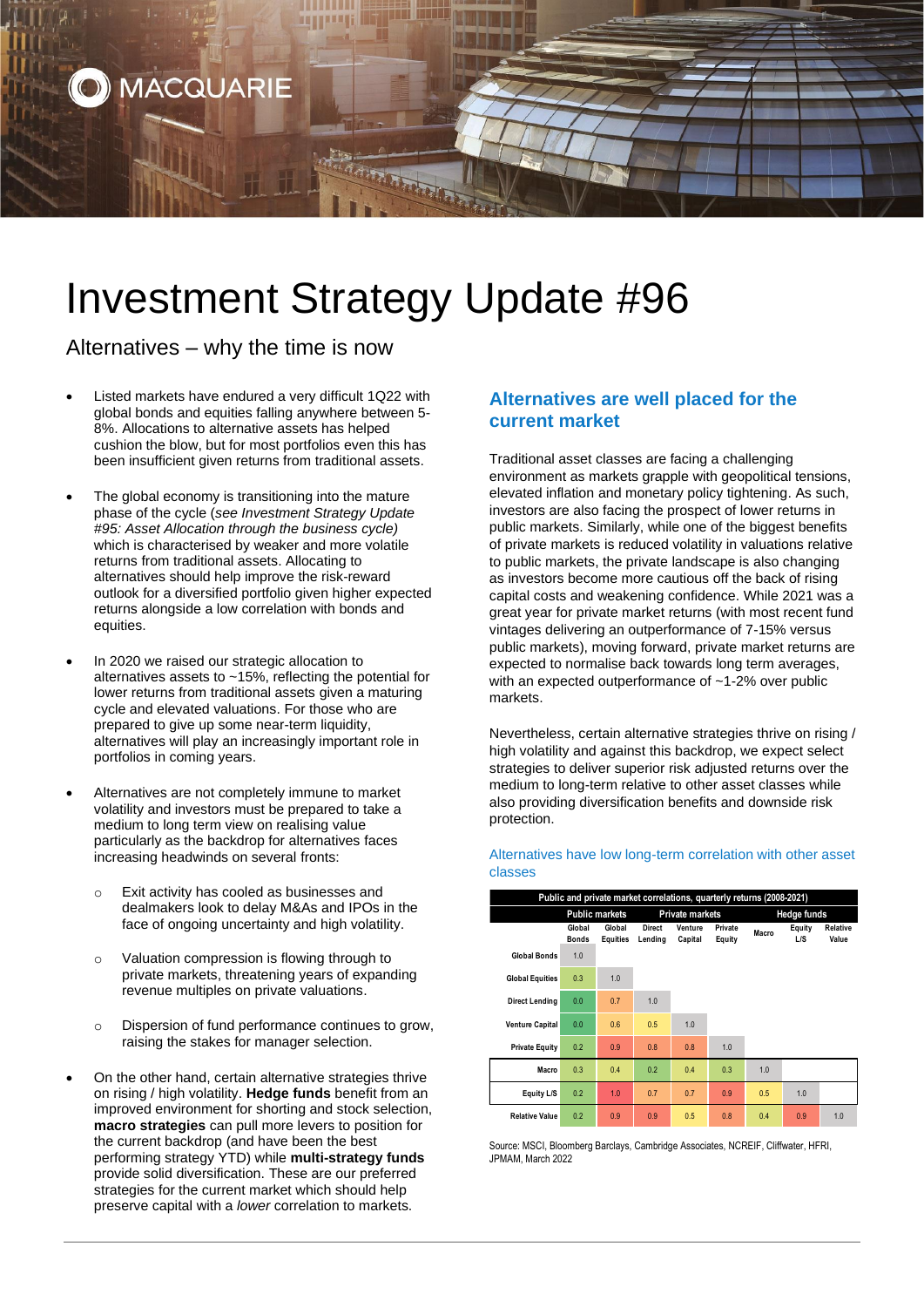# **Role of Alternatives within a portfolio**

We see Alternatives delivering the following benefits for portfolios:

- **Strong alpha generating opportunities:** With the VIX (measure of market volatility) unlikely to settle back to its pre-pandemic levels of ~15 in the coming 12 months, Alternative managers should benefit from high stock and factor dispersions as it gives rise to opportunities for them to generate alpha through differentiated trading strategies.
- **Downside protection:** While inflation is viewed as a headwind for market performance, it can also present trading opportunities for hedge fund managers. By diversifying portfolio returns away from interest rate, equity market and credit spread risks (which typically dominate multi-asset class portfolios), investors can reduce their volatility exposure and smooth the path of overall portfolio returns.
- **Less correlated / uncorrelated returns:** Alternative strategies have historically had low correlation with other asset classes (equities, fixed income, commodities) and as such provide an opportunity for diversifying portfolio return streams.

Hedge funds have the potential to deliver uncorrelated returns during public market downturns



Source: HFRI, MWM Research, April 2022

# **Alternatives to hedge against downside risks**

Alternatives can be used to optimise the expected level of return at a given level of risk or to maintain expected returns while reducing risk exposure and hence smooth the overall path of portfolio returns because of low correlations to traditional assets and a higher expected return.

The predominant driver of returns in a 60:40 portfolio is typically equity market beta, interest rate and credit risk. Another way of increasing expected returns without taking on additional beta is to consider Alternative strategies which focus on generating returns from idiosyncratic or

## "stock-specific" risk. **This includes long/short equity funds as well as hedge funds strategies such as diversified macro strategies and multi-strategy funds.**

Hedge funds have historically been able to provide return and diversification benefits during periods of crises and market downturns as many strategies hedge out beta risks (market risk, sector risk). For example, the HFRI Fund Weighted Composite Index outperformed equity markets by ~10% during the first quarter of 2020. This plays an important role within a portfolio construction context, as by participating less in the initial drawdown, this means investors and their portfolios do not have to work as hard to recoup losses and return to where they were before the drawdown.

## Including Alternative strategies improves risk and return profiles of portfolios



Source: Factset, NFA, MWM Research, July 2021

# **Lower expected equity/bond returns raise the return appeal of Alternatives**

Higher valuations embedded in bond and equity markets are pulling down their expected total returns over the longterm forecast horizon. Further, the ability of bonds to cushion overall portfolio returns from volatility and drawdowns in risk assets is also reduced given the absolute low level of yields. As many hedge fund strategies seek to generate returns that are independent from / uncorrelated to the performance of public equity and fixed income markets, they have the potential to deliver attractive risk-adjusted returns relative to other asset classes. In particular, hedge funds have shown to be able to deliver attractive risk-adjusted returns during periods of moderate to elevated volatility.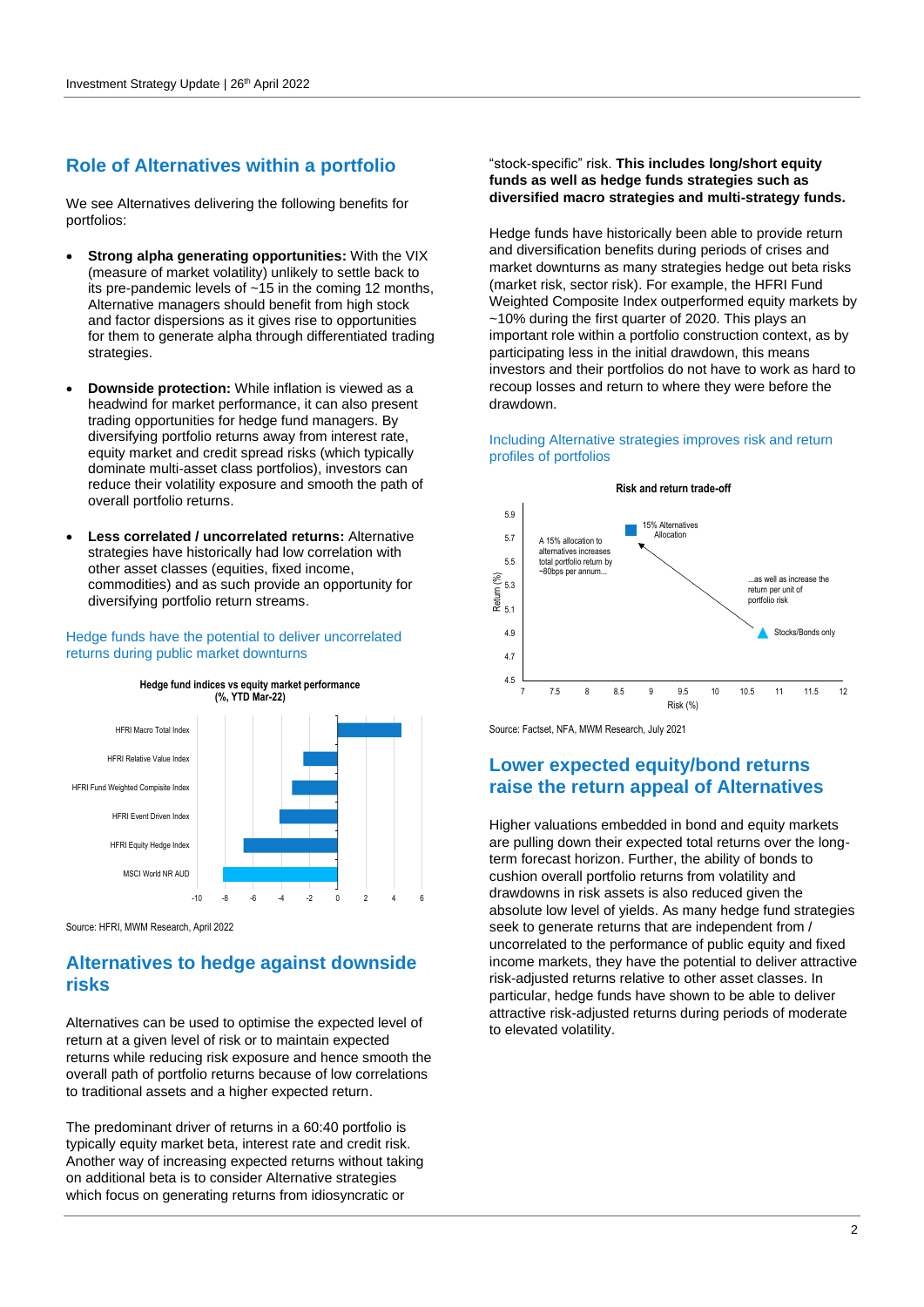#### Elevated volatility has historically provided alpha generation opportunities for hedge fund strategies



Source: HFRI, JPMAM, MWM Research, March 2022

However, it is important to note that Alternative strategies are not homogeneous and come with a range of unique risks, some which are also increasing:

- 1. Performance dispersion between alternative and traditional asset managers has historically been very wide, for example, over the last ten years the difference between the top and bottom quartile hedge fund managers was almost 14%. This means manager selection is crucial to ensure the impact to portfolios is beneficial on a risk-adjusted basis.
- 2. Impending rate hikes, ongoing geopolitical conflict and escalating supply chain disruptions have dampened exit activity as dealmakers hit pause on M&As and IPOs in 1Q22. Valuation compression, particularly in tech companies which dominate a large portion of private markets, are also hurting both deal and exit activity.

#### Significant return dispersion exist between top and bottom hedge fund managers



Source: HERL, JPMAM, March 2022

## **Our preferred Alternative strategies**

**Hedge funds are our preferred allocation within Alternatives** due to the potential for strong alpha generation, low correlation to traditional asset classes and a focus on downside protection to deliver risk-adjusted returns. In particular, we like the following hedge fund strategies:

- **Equity long/short strategies:** These strategies aim to create alpha via a manager's skill at stock picking and involve buying (or going long) stocks that the manager expects to appreciate in value and sell (or go short) positions that are anticipated to decrease in value. Both long and short positions within a portfolio are expected to deliver outperformance, while minimising exposure to the overall equity market.
- **Macro strategies:** These strategies apply an opportunistic approach that aims to generate returns from market swings caused by geopolitical and/or macroeconomic events. Macro strategies seek to maximise returns during periods of higher market volatility and lower liquidity. They often have a lowerbeta equity exposure and an idiosyncratic return profile. A shift in policy regime (such as the environment investors are in now) creates market opportunities for macro managers with a tactical and nimble approach.
- **Multi-strategy funds:** The aim of a multi-strategy funds is to combine multiple uncorrelated strategies together (e.g. equity market neutral, equity and credit arbitrage, event driven and relative value strategies to name a few) in order to deliver returns during any market environment. Managers accomplish this by identifying which strategy should be overweight or underweight against the current market backdrop in order to achieve risk-adjusted returns. Whereas single strategy funds are limited in their scope of investment opportunities and may not always consistently perform across all environments, the benefit of multi-strategy funds is in their flexibility to capitalise on the best strategy for a given market and thereby shifting risk to more than one strategy and reduce the risk of the overall fund.

#### **Macquarie WM Investment Strategy Team**